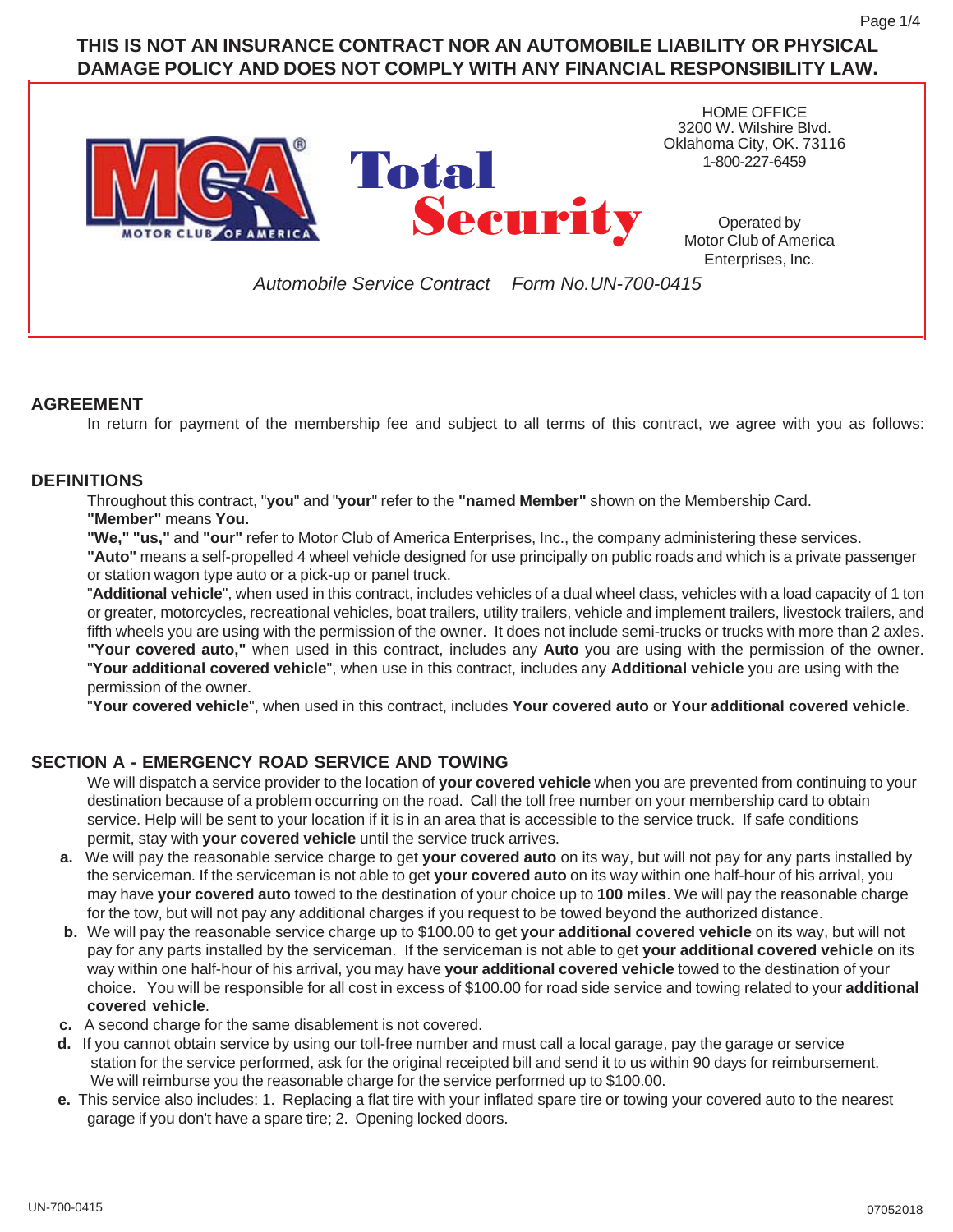### **SECTION B - LEGAL REPRESENTATION FOR MOVING TRAFFIC VIOLATIONS**

- I. If you are driving **your covered auto**, then our Provider Attorney will represent you in the court of original jurisdicition for non-criminal non-commercial covered moving violations subject to the following:
	- a. **You** *MUST* **call 1-800-227-6459 to report the traffic violation within 3 days (72 hours) after receiving the citation.**

**Please have your citation with you when you call.** The call is logged, your membership is verified, and you will be asked to immediately send the following:

- Original citation or *legible* copy of both front and back of citation.
- Completed Power of Attorney Certificate.
- Statement of Fact regarding the incident.
- b. We must receive the above information *in full* in the home office **at least ten business days prior to your court date**. When we receive the completed information, we will process and forward it to the Provider Attorney who will handle the case in the jurisdiction where it was received. If any problems develop, we will try to contact you. Keep in touch with us!
- c. **Be sure that we and your Provider Attorney have telephone numbers where you can be reached, or a message can be left and forwarded to you. It is very important to stay in touch with us and your Provider Attorney.**
- d. Contact us by phone 3-5 business days after your initial contact with us for your provider Attorney's name and number. The Provider Attorney will contact the court and take the necessary action to get you the best result possible. You should contact us for results 5 business days after your court date.
- e. The Provider Attorney will bill us for his coverable attorney fees. However, **you are responsible for any out-of pocket expenses** such as **fines, fees, or other court costs**. **Call 1-800-227-6459.**
- f. If you choose to use your own attorney to represent you on a moving violation such as speeding, following too closely, or improper lane change, we will reimburse you up to \$200.00 for the cost of representation as follows: \$75.00 for a citation where no court appearance is necessary; \$150.00 where a court appearance is necessary to effect final disposition, or \$200.00 when an actual trial is required for final disposition. Coverage is for representation in the court of original jurisdiction.
- II. If you are driving **your covered auto**, then we will pay a Provider Attorney up to \$2000.00 to defend you against noncommercial covered charges of auto manslaughter, auto assault and battery, or vehicular homicide, provided you comply with I. a.) through e.) above. The maximum fees we will pay are as follows: \$250.00 for preliminary proceedings; after indictment, \$250.00 for each trial day. The maximum for preliminary proceedings and trial days is \$2,000.00.
- III. If **your auto** sustains damage as a result of an automobile accident, we will pay up to \$500.00 to retain an attorney to assist in the collection for such damages. Accident must be reported to the state or local police and a copy of the officer's report must be submitted with your claim.
- IV. If you receive personal injuries while driving or riding in an **auto** or as a result of being struck by an **auto** while walking, we will pay up to \$500.00 to retain an attorney to assist in the collection of compensation for any such personal injuries. Accident must be reported to the state or local police and a copy of the officer's report must be submitted with your claim.

# **SECTION C - REIMBURSEMENT FOR EMERGENCY TRAVEL OR LIVING EXPENSE**

We will reimburse you for the following unexpected expenses incurred because **your covered vehicle** is disabled as a result of a collision with another vehicle or object.

- a. Rental of a replacement auto at the place of disablement while your covered vehicle is being repaired; or If the collision which caused the disablement occurs at least 50 miles or more from your residence:
- b. Commercial transportation at the place of disablement to continue to your destination or return home; or
- c. Local lodging and meals in the vicinity of the garage repairing **your covered auto**. This includes expenses for your spouse and children if they are traveling with you.

Reimbursement for b.) and c.) are limited to expenses incurred during the first 72 hours following the collision. Total reimbursement will not exceed \$500.00 per occurrence. Accident must be investigated by State or local police and a copy of the officers report must be submitted with your claim, as well as, billing from the repair facility showing the date your vehicle was released to you.

### **SECTION D - GUARANTEED ARREST BOND CERTIFICATE**

The **Member** is authorized to request courts and public officers to accept our \$500.00 Arrest Bond Certificate printed on the Membership Identification Card. This Certificate guarantees the **Member's** appearance in court if the **Member** is arrested for a motor vehicle law violation. If the **Member** fails to appear, we will pay the fine up to \$500.00 but the **Member** must reimburse us.

*Although this certificate will be accepted in many states, in some states Arrest Bond Certificates are not acceptable, and in other states they are accepted for lesser amounts than \$500.00. States accepting Arrest Bonds less than \$500.00 are Alabama \$300.00; Arizona \$300.00; Illinois \$160.00 for any single offense, or \$500.00 for multiple offenses arising out of the same occurrence; Arkansas, Colorado, Connecticut, Idaho, Iowa, Louisiana, Michigan, Mississippi, Nebraska, New Mexico, Ohio, Pennsylvania, Texas and Wisconsin \$200.00. No Arrest Bonds are acceptable in California.*

Page 2/4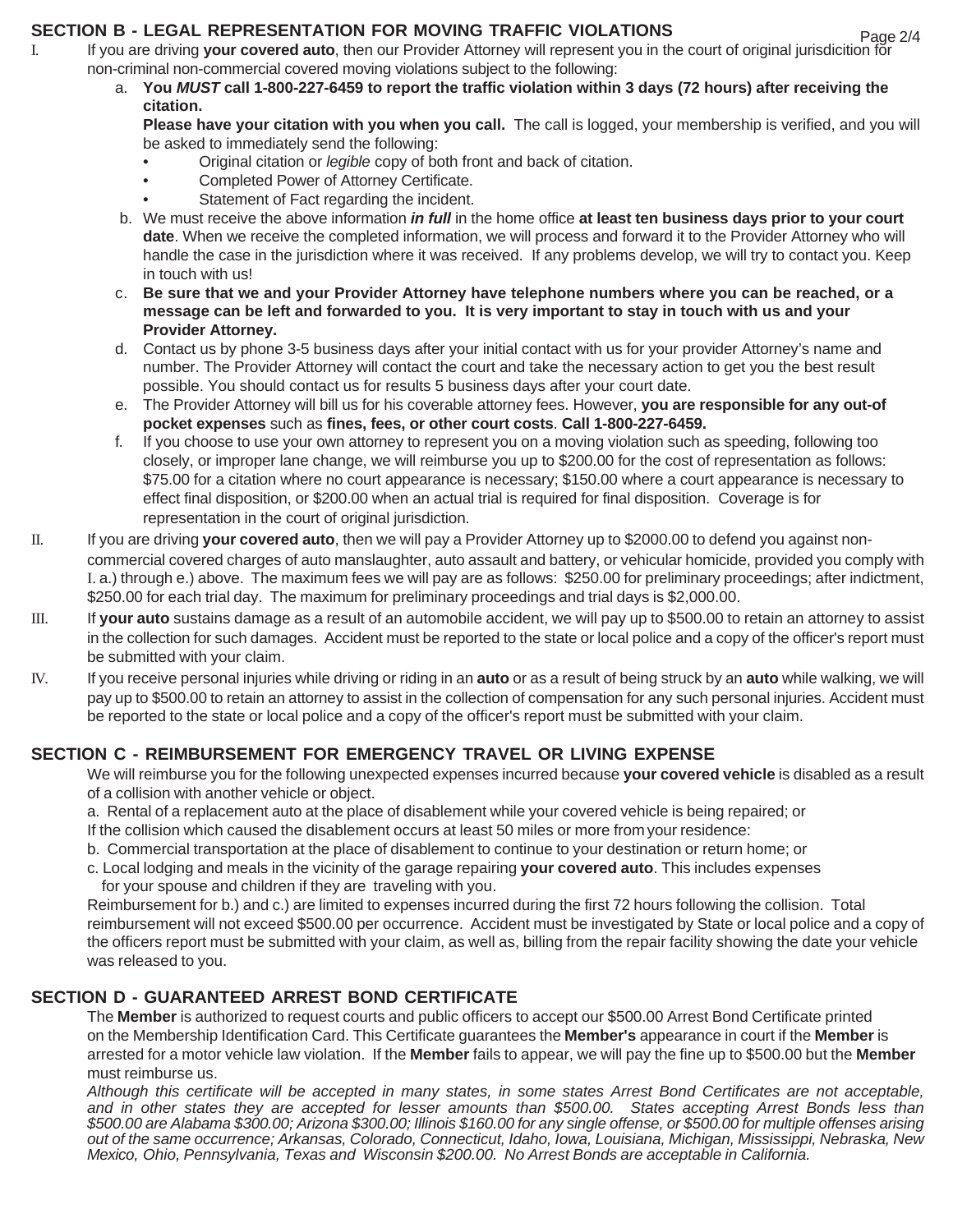### **SECTION E - \$25,000 POLICE BAIL BOND**

We will pay for the cost of a bail bond up to 10% of the amount of the bond, up to a \$25,000.00 bond amount when you are involved in an auto accident while driving **your covered auto**. We will not be a surety on any bail bond, and only contract to pay a professional bail bondsman's fee. Bond fee will not be provided for any non-moving violation charged and specifically no bond will be provided when charged with:

- a. Illegally leaving the scene of an accident;
- b. An offense involving alcoholic beverages or the use thereof; drugs or the use thereof;
- c. Overweight, overlength, improper licenses, or no license, permits, tags or equipment;
- d. Delinquent or past due citations;

These bonds are for first appearance only and do not include Appeal Bonds, nor do they discharge member of financial responsibility for damages to others or their property.

### **SECTION F - STOLEN VEHICLE REWARD**

We will pay a \$1,000.00 reward for information leading to the arrest and conviction of anyone stealing **your auto**. Reward will not be paid to you or any of your relatives.

#### **SECTION G - FARM AND RANCH REWARD**

We will pay a \$500.00 reward for information leading to the arrest and conviction of anyone stealing a **Member's** livestock, saddle and tack, trailers, or farm equipment. Reward will not be paid to you or any of your relatives.

#### **SECTION H - CREDIT CARD PROTECTION**

We will reimburse you for the financial loss which you sustain as the result of the loss or theft of your credit card(s) up to \$50.00 for each card registered with us at the time of the loss or theft. The aggregrate we will pay for all cards lost or stolen shall not exceed \$1,000.00. (Not available in Texas.)

### **SECTION I - TOURING AND TRAVEL SERVICES**

We will furnish you with information, maps, itineraries of trips, and will make reservations for hotel, steamship, rail, air travel and automobile rental service.

### **SECTION J - DISCOUNT SERVICES**

You are entitled to many discount services and benefits including but not limited to the following:

- a. Car rental discounts
- b. Discounted Hotel / Motel
- c. Dental referral network
- d. Eye care discounts
- e. Prescription drug savings and mail-order prescription service

See fulfillment kit for details. These discount services and benefits are provided by third parties and are subject to change without notice.

#### **SECTION K - PERSONAL ACCIDENT INSURANCE**

The **Member** is covered by policies of insurance which pay benefits in case of injury, death or dismemberment as the result of an accident. A certificate of insurance that explains the benefits provided by the policy will be given to the **Member** with this Membership Contract.

*Coverage provided by Individual Assurance Company of Edmond, OK 73013.*

#### **SECTION L - WORLDWIDE TRAVEL ASSIST**

The **Named Member** receives the **Travel Assist Program** which assists worldwide with issues such as:

- a. Medical Evacuation
- b. Medical Repatriation
- c. Non-Medical Repatriation
- d. Return of Remains
- e. Visit to Hospital
- f. Return of Child
- g. Return of Companion

See Travel Assist Description of Coverage for details.

### **CONTRACT AND TERRITORY**

This contract applies only:

1. During the contract period which begins upon receipt of payment of your Membeship fees and ceases immediately upon termination; and